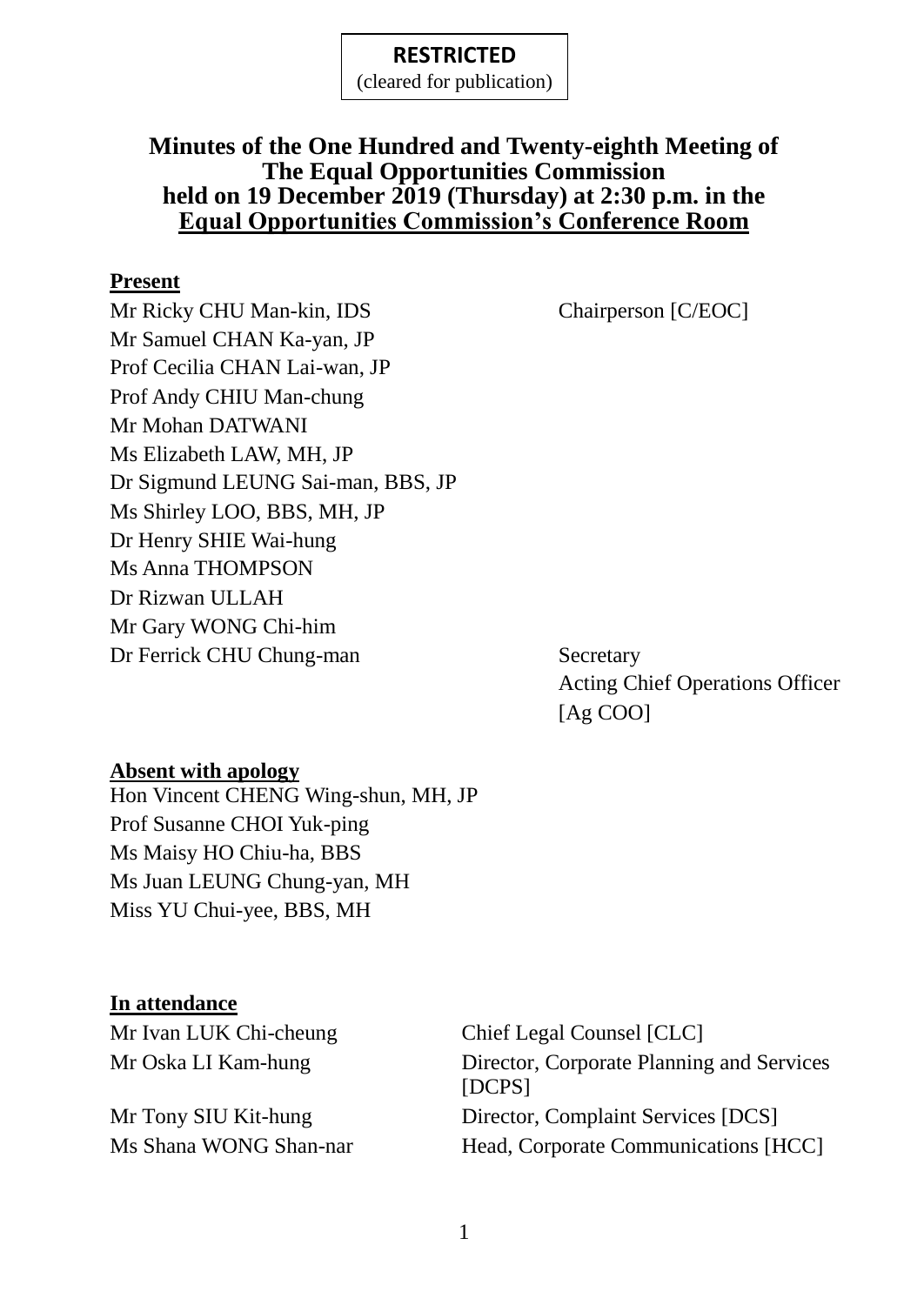|                           | (cleared for publication) |                                                                            |
|---------------------------|---------------------------|----------------------------------------------------------------------------|
| Mr John KEUNG Shui-cheung |                           | Senior Equal Opportunities Officer,                                        |
|                           |                           | HR Development and Projects [SHRDP]<br>for Agenda                          |
| Miss Lisa CHAN Kit-ching  |                           | Item 4 only<br><b>Senior Corporate Communications</b><br>Manager 3 [SCCM3] |
| Mr Peter Charles READING  |                           | Legal Counsel 4 [LC4]<br>For Agenda Item 5 only                            |
| Miss Gloria YU Wai-ling   |                           | Senior Equal Opportunities Officer,<br>Administration & Personnel [SAP]    |
| Ms Hollis LING Yin-har    |                           | Equal Opportunities Officer,<br>Administration & Personnel [EAP]           |
| Mr Robert LI              |                           | Consumer Search Group – HK Office                                          |
| Miss Peggy WONG           |                           | Consumer Search Group – HK Office<br>For Agenda                            |
| Miss Janette WONG         |                           | Item 3 only<br>Consumer Search Group – HK Office                           |
| Miss Harriet LAI          |                           | Consumer Search Group – HK Office                                          |

#### **I. Introduction**

1. The Chairperson (C/EOC) welcomed all Commission Members (Members) and the representatives (Mr Robert LI, Miss Peggy WONG, Miss Janette WONG and Miss Harriet LAI) of Consumer Search Group Hong Kong Office (CSG), the external consultant engaged by the EOC to conduct the Survey on Efficiency and Effectiveness of EOC's Complaint Handling and Enquiry Services 2019, to the 128<sup>th</sup> Meeting. He informed the Meeting that apologies for absence were received from Prof Susanne CHOI, Ms Maisy HO, Ms Juan LEUNG, and Miss YU Chui-yee who had other prior engagements. The Hon Vincent CHENG was also not able to attend the meeting due to other engagement.

2. C/EOC said that there was no special item for informing the media, hence no press briefing would be held after the meeting.

3. C/EOC proposed and Members agreed to first consider Agenda Item 3 on "Findings of the Survey on Efficiency and Effectiveness of EOC's Complaints Handling and Enquiry Services 2019" so that representatives of CSG could be excused from the meeting right after this item.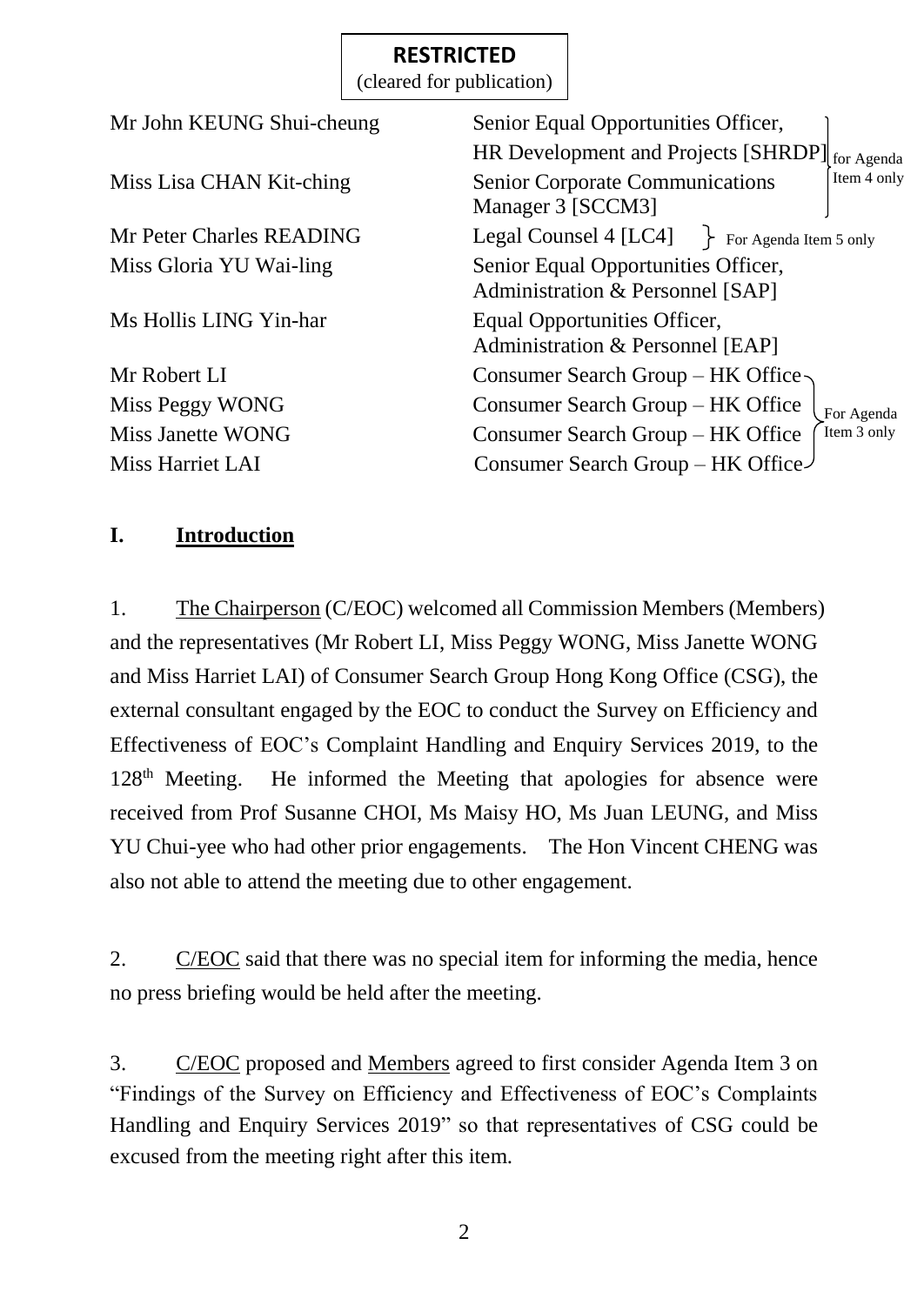(cleared for publication)

*(Dr Henry SHIE joined the meeting at this juncture.)*

## **II. New Agenda Items**

## **Findings of the Survey on Efficiency and Effectiveness of EOC's Complaints Handling and Enquiry Services 2019**

(EOC Paper No. 14/2019; Agenda Item No. 3)

4. EOC Paper No. 14/2019 presented the key findings of the Survey on Efficiency and Effectiveness of EOC's Complaint Handling and Enquiry Services conducted for the period from 1 August 2018 to 31 July 2019 (SEE-2019). A set of presentation materials was tabled for Members' information.

5. SAP briefed Members on the background pertinent to the conduct of the SEE-2019. Members noted that annual user opinion surveys had been conducted since 2009 to gauge feedback from users of EOC's complaint and enquiry services. The findings had been presented to the EOC Board for information at its regular meetings in December each year. Taking into account the suggestions made by the Efficiency Unit of the Hong Kong Government in its study on EOC's complaint handling procedures in 2011, an independent consultancy company had since been engaged to conduct the survey. On the advice of the EOC Board, this longitudinal survey had instead been conducted on a biennial basis from 2016 onwards for better cost-effectiveness.

6. This survey was last conducted in 2017 (SUS-2017) and its findings were presented at the  $120<sup>th</sup>$  EOC Meeting. At that meeting, considering the unique nature of EOC's service, Members suggested that future survey should focus on public's trust on EOC and the Commission's ability to promote and uphold equal opportunities in Hong Kong. When designing the SEE-2019, refinements tailored to this specific focus were incorporated while ensuring that continuous trend comparisons of service users' attitude and satisfaction level could be achieved with statistical proof.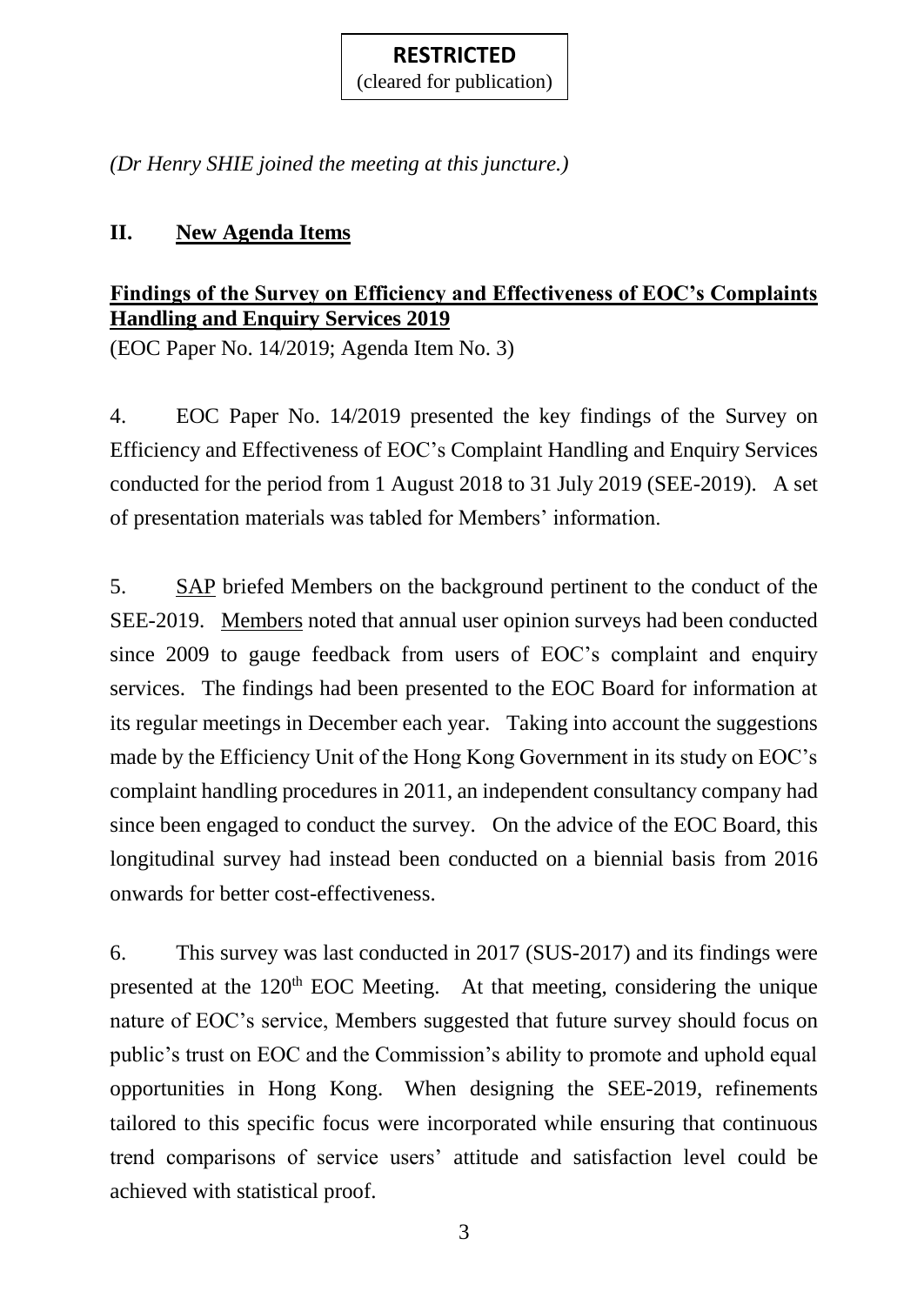(cleared for publication)

### *(Ms Elizabeth LAW joined the meeting at this juncture.)*

7. Mr Robert LI presented to Members the major highlights of SEE-2019, including the survey objectives, methodology, key findings, and possible areas for future improvement. Members noted that, in general, the overall satisfaction ratings for Complainants, Respondents and Enquirers in SEE-2019 were of no significant differences with that of SUS-2017 in statistical terms. Similar to SUS-2017, both Complainants and Respondents in SEE-2019 accorded a higher satisfaction rating to the conciliation process than the investigation process. Statistically, there was also no significant difference between SUS-2017 and SEE-2019 in the ratings on the conciliation and investigation processes. When comparing with the previous surveys, Members noted that there was in general an upward trend in the overall satisfaction among Respondents and Enquirers.

8. On the new focus mentioned in paragraph 6, i.e. service users' views relating to public's trust on the EOC and its ability to promote and uphold equal opportunities in Hong Kong, Mr Robert LI said that more than 50% of service users had been of the view that: (a) their understanding of rights and responsibilities under the anti-discrimination law had been enhanced after using EOC's services; (b) the EOC was a trust-worthy organization to help aggrieved complainants to obtain redress; and (c) EOC was able to achieve its goals of promoting and upholding equality of opportunities in Hong Kong. When asked whether they would recommend the EOC's services to others, at least 75% of service users had indicated that they would or probably would.

9. However, there was a decrease in the overall satisfaction rating of Complainants from 5.9 in SUS-2017 to 5.2 in SEE-2019, notwithstanding the difference was not statistically significant. In response to questions from Members, Mr Robert LI informed the Meeting that the EOC in fact fared not bad in complaints handling. While there was no local research available for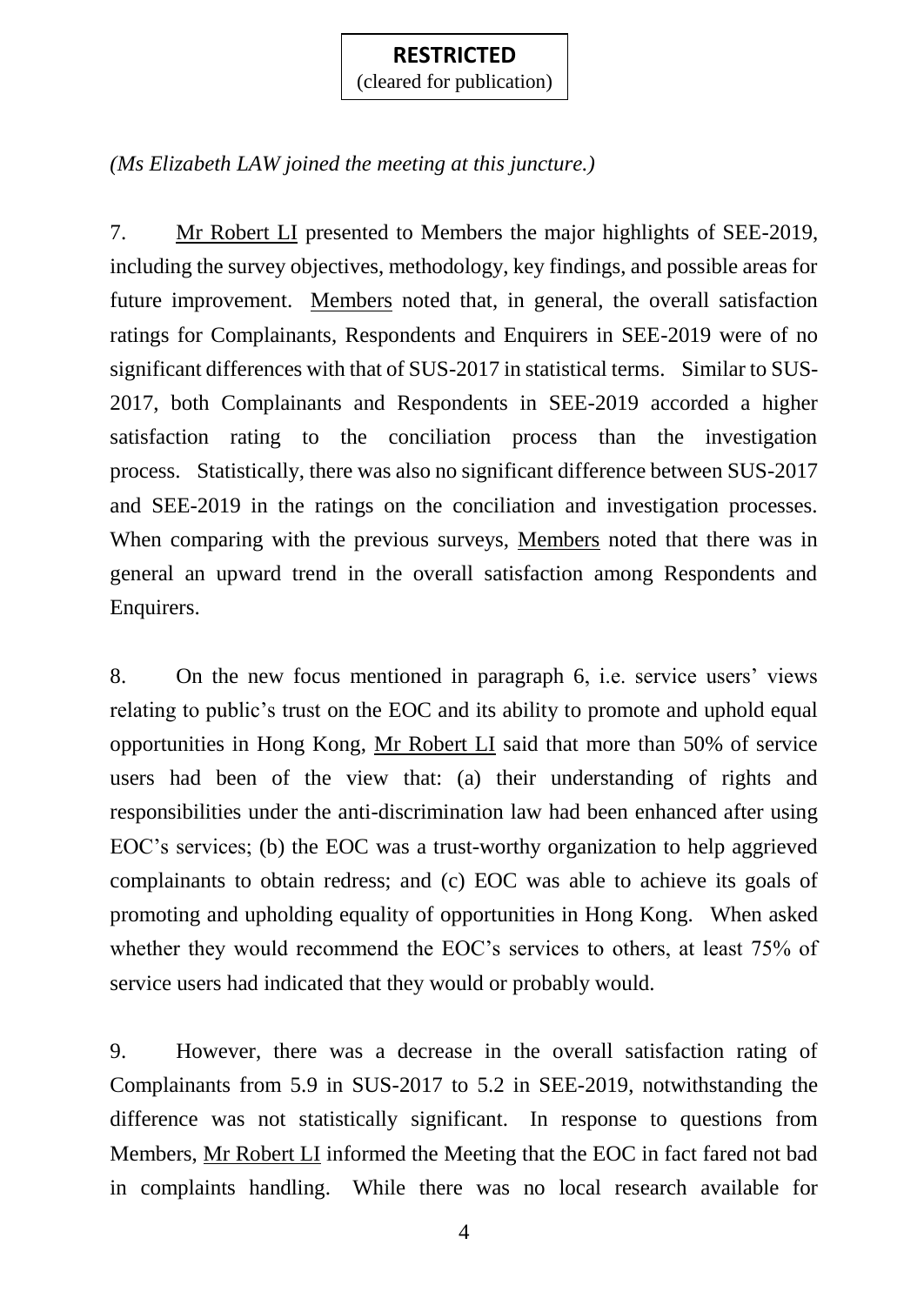(cleared for publication)

comparison, a survey conducted in 2016 by a comparable organization overseas could be drawn for reference. In that survey, 52% of the survey participants involved in the complaints process were satisfied with how the organization handled the complaints they had been involved. As compared with SEE-2019, 67.5% of the parties involved in complaints (i.e. both Complainants and Respondents) were satisfied with EOC's complaint handling services.

10. Regarding the notable drop in overall satisfaction rating among Complainants in SEE-2019 (5.2) when compared with SUS-2017 (5.9), DCS explained that after taken on board a refined classification of complaints since 2018, cases with a clear intention to lodge a complaint would be classified as "complaint" from the beginning instead of "enquiry pending for further information" beforehand. As a result, the number of complaints not pursuable and discontinued in the 2019 survey period increased significantly (77% of Complainants' cases in SEE-2019 were discontinued cases compared with 58% in SUS-2017. This in general explained the drop in the Complainant overall satisfaction rating in SEE-2019.

11. For future improvement, apart from stepping up publicity measures to further enhance the overall perception of the EOC relating to public's trust on EOC and its ability to promote and uphold equal opportunities in Hong Kong (as recommended in paragraph 14 of the paper), a Member suggested that the EOC could consider conducting surveys relating to public's perception on its reliability/creditability. He also advised that the researcher could use precise language in the presentation materials. Members also suggested that more correlation analysis could be drawn from the survey findings and presented to the Board. Further, other survey methodologies such as secret customers and indepth interviews could be deployed in future, if appropriate. In line with the victim-centric approach, training targeting at relevant soft skills development, including the tact to better communicate displeasing news, could be tailor made and provided to Complaint Services Division staff.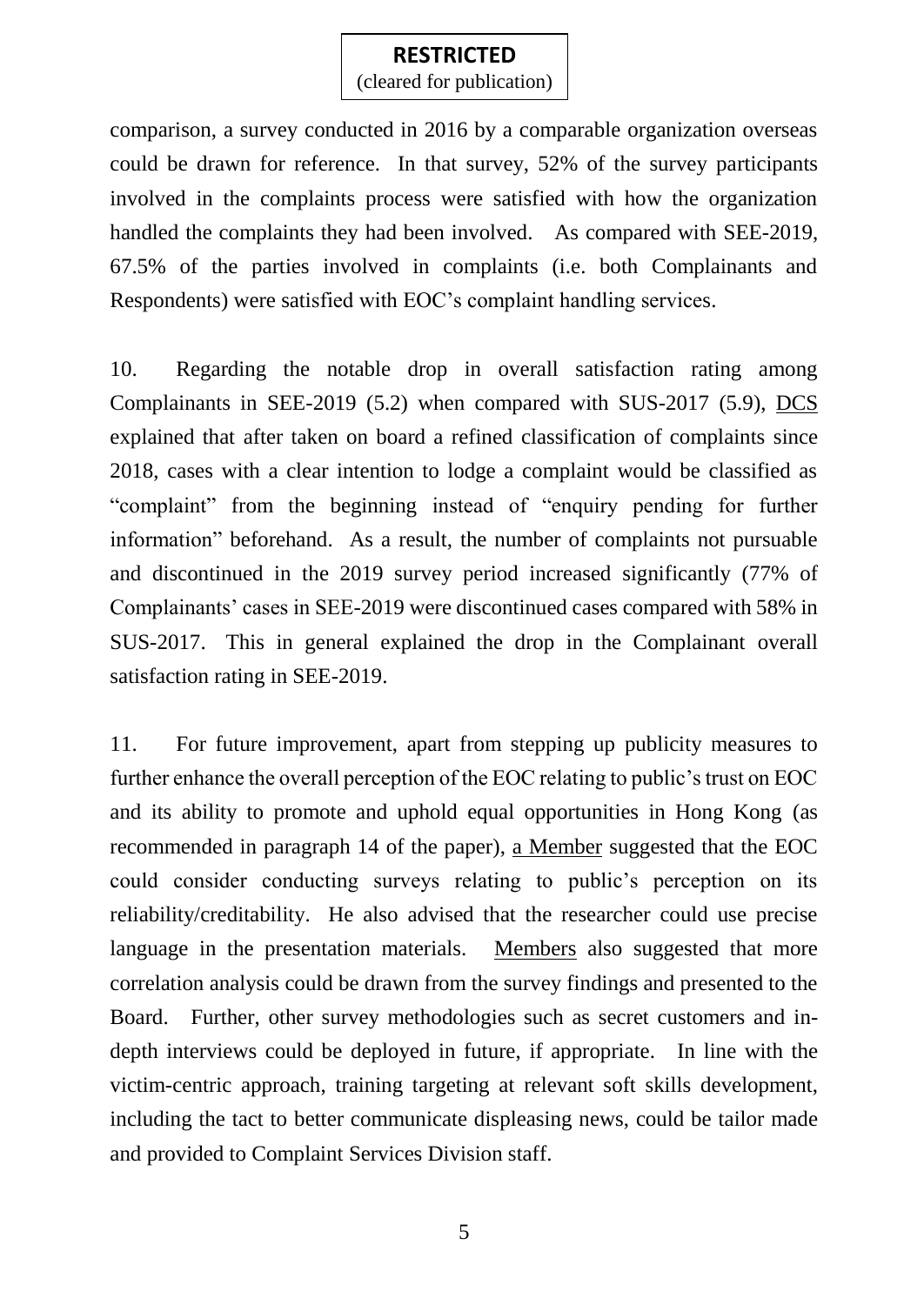12. C/EOC said that the survey findings shed light on how we could further improve our complaint handling and enquiry services. He thanked Members for their valuable inputs and the representatives of CSG for their attendance.

13. Members noted EOC Paper No. 14/2019.

*(Mr Robert LI, Miss Peggy WONG, Miss Janette WONG and Miss Harriet LAI left the meeting at this juncture.)*

### **III. Confirmation of Minutes** (Agenda Item No. 1)

## **Confirmation of Minutes of the 127 th Meeting on 19 September 2019**

14. The draft minutes of the 127<sup>th</sup> EOC Meeting on 19 September 2019 were confirmed without amendments.

**IV. Matters Arising** (Agenda Item No. 2)

#### **Brief Report on the Visits and Exchanges to Guangdong-Hong Kong-Macao Greater Bay Area (Dongguan & Guangzhou) held on 25 to 27 November 2019**

15. DCPS highlighted to Members the background and learning points gathered from the recent visit to the Greater Bay Area held on 25 to 27 November 2019, which had been approved by the EOC Board via paper circulation in November 2019. A brief report summarizing the purposes, itinerary and highlights of sharing of the visit was tabled at the meeting for Members' information.

16. Members noted that the EOC had paid its last official visit to the Mainland in 2005. The main purposes of the recent visit were to: 1) enhance mutual understanding between EOC and relevant organisations in the Greater Bay Area on each other's work so as to learn from each other; 2) promote sharing and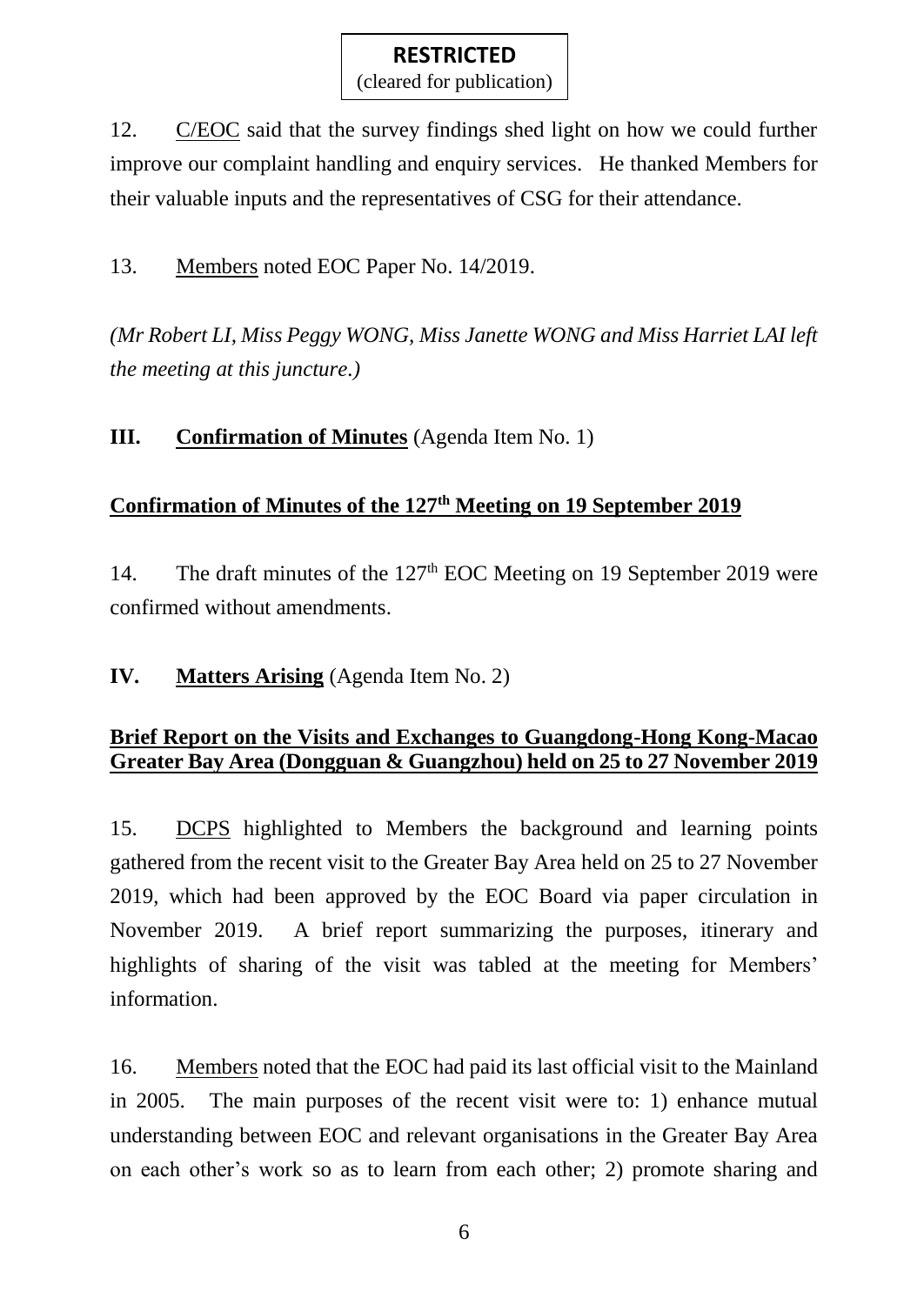(cleared for publication)

opportunities for collaboration on topics of equal opportunities relevant to Guangdong and Hong Kong; and 3) enable EOC staff to better understand the interactive relationship between Greater Bay Area and Hong Kong.

17. The EOC delegation had fruitful exchanges with organisations in Dongguan and Guangzhou, which attached great importance to the visit. The visit provided an opportunity for the EOC to learn that Dongguan and Guangzhou had inputted considerable resources to safeguard the rights of the disadvantaged in recent years, especially in the advocacy of employment and equality for persons with disabilities. The Greater Bay Area had also been making vigorous promotion of legislation to protect the rights of the disadvantaged. Meanwhile, the EOC's solid experience in anti-discrimination conciliation could be a good reference for the relevant organisations in the Greater Bay Area.

18. The visit had opened up a gateway for exchanges, learning and experience sharing between the EOC and relevant government departments and organisations in the Mainland. The EOC would continue to strengthen the connection and exchanges with them and explore the feasibility for mutual collaboration. The Commission was prepared to conduct regular visits/exchanges with them, both at the provincial or municipal levels.

19. Members welcomed such a visit opportunity and looked forward to future exchanges and collaboration with relevant organisations in the Mainland. A Member agreed that the Mainland had better practices and facilities for promoting equality in some aspects. She suggested inviting the Mainland counterparts to come to the EOC to share their experience.

20. C/EOC remarked that Dongguan and Guangzhou had progressed rapidly in advancing equality for the disadvantaged, for instance, the availability of a huge braille book collection at the Guangzhou Library had evidently provided impressive reading resources to visually impaired persons. The sharing of Guangdong's experience of introducing an employment quota for hiring persons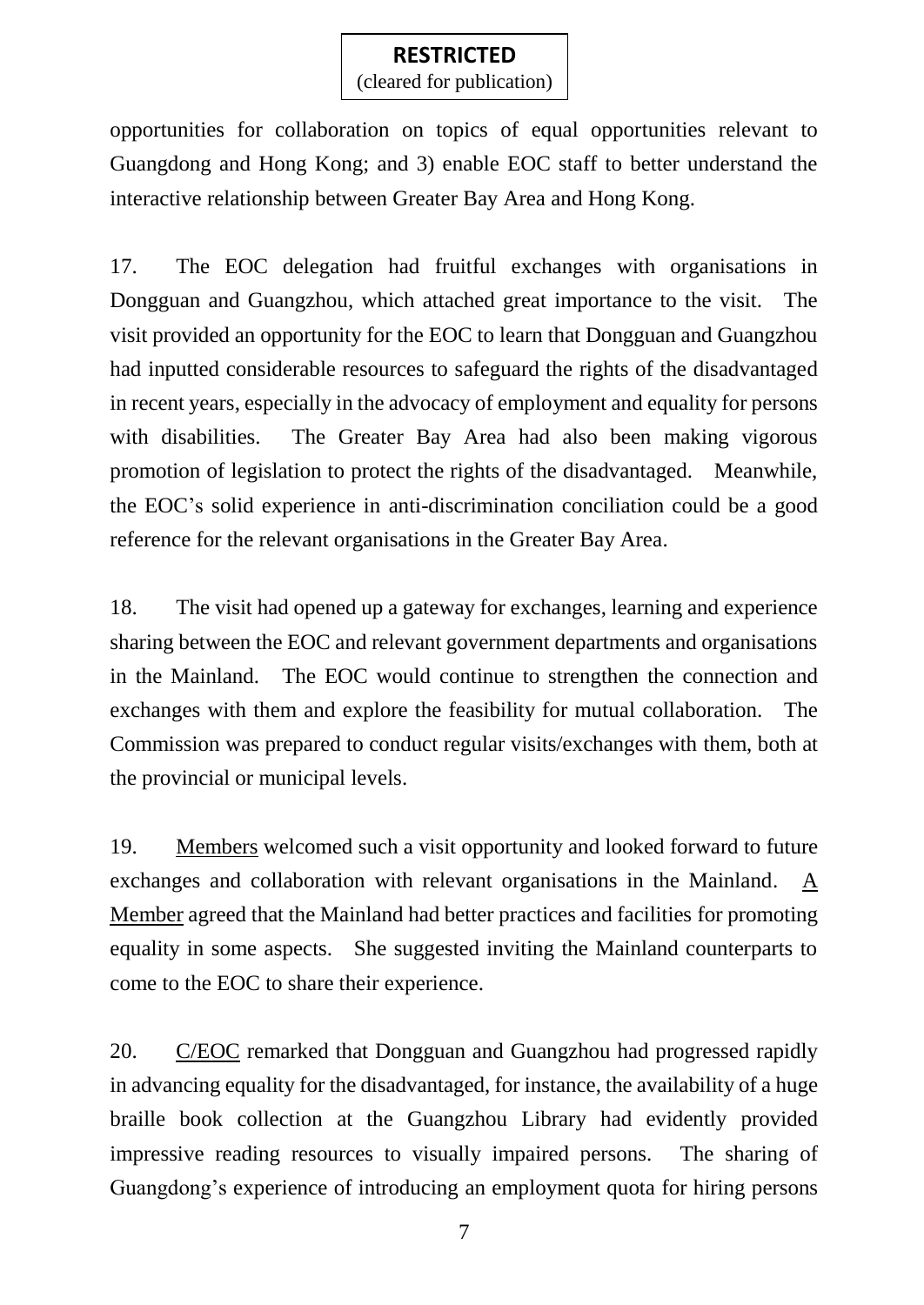(cleared for publication)

with disabilities (PWDs) could also be a reference when considering appropriate strategies to encourage employers to hire PWDs in Hong Kong. In the light of the positive outcome of this duty visit, the Commission would consider deploying the designated funding support recently provided by the Constitutional and Mainland Affairs Bureau (CMAB) to further build interactive relationship with relevant organisations in the Greater Bay Area and foster future collaboration with them.

*(SCCM3 and SHRDP joined the meeting at this juncture.)*

# **V. New Agenda Items**

# **EOC's Strategic Plan for 2020-22**

(EOC Paper No. 15/2019; Agenda Item No. 4)

21. SCCM3 briefed Members on the draft EOC Strategic Plan 2020-2022 (the Plan) as presented in EOC Paper No. 15/2019. Members noted that the Plan was formulated having regard to the views solicited from EOC Members in the EOC Strategic Retreat held on 18 October 2019 in the light of the potential opportunities and challenges in the coming the three-year period having regard to the progress achieved in the context of the prevailing Strategic Plan.

22. Members noted that the EOC had identified five strategic goals and developed those work priorities for different focus areas. In addition to focusing on the four broad areas under the existing remit, i.e. Gender, Disability, Family Status and Race, the Commission would endeavor to explore new areas and issues including sexual orientation, gender identity and intersex discrimination (SOGII) pertinent to education, employment and provision of goods, services and facilities, age discrimination in employment, and discrimination faced by new immigrants, subject to the availability of resources.

23. Members noted that the Plan, if approved by the EOC Board, would be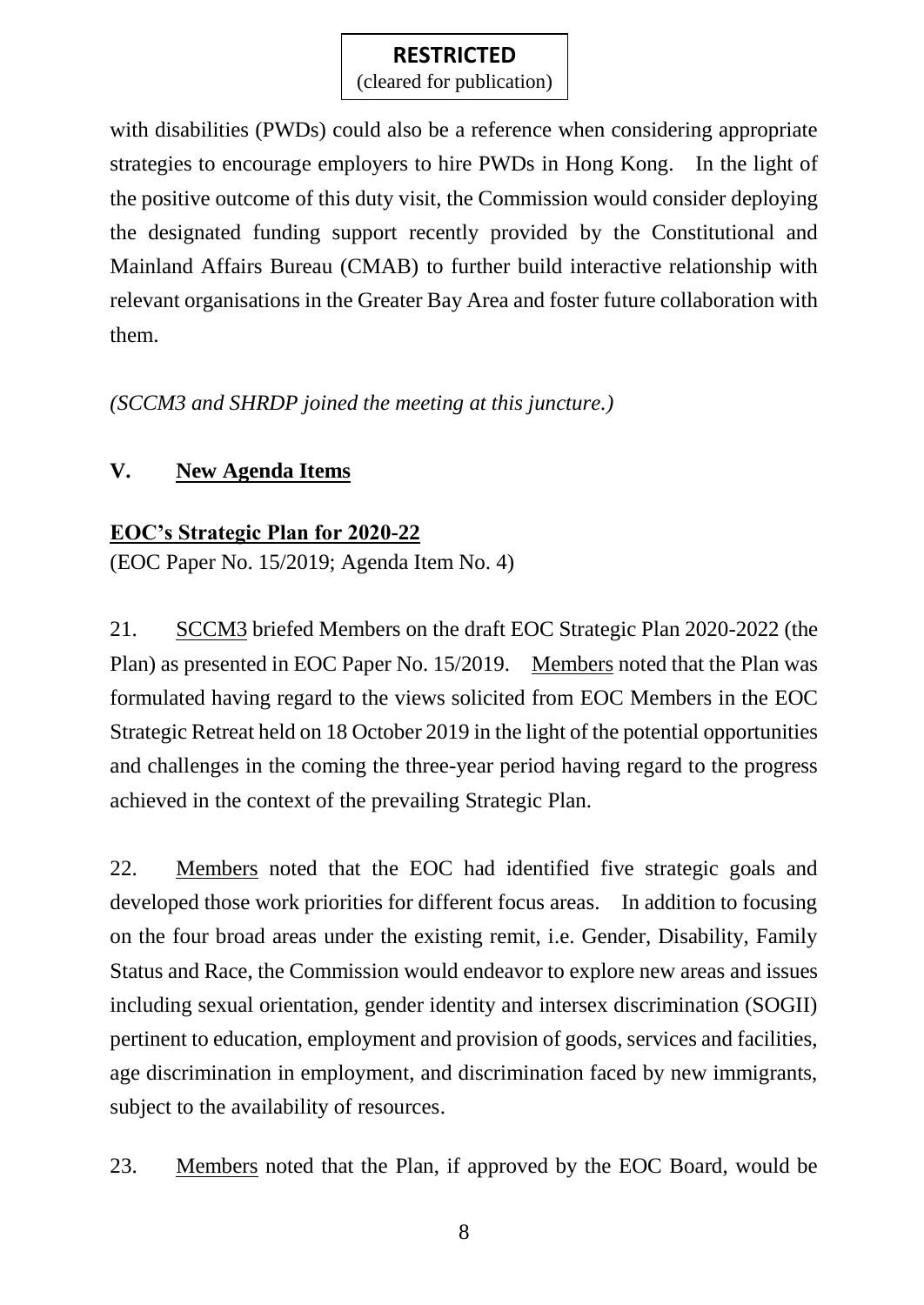(cleared for publication)

made available to the public on the EOC Website. Also, a briefing session to cascade the essentials of the Plan, including the deliverables of respective timeframes would be organised for EOC staff members in the first quarter of 2020.

24. Members expressed their general support to the draft Plan. Members also considered ageism in employment, now a common issue faced globally, was worthwhile for the Commission to address. C/EOC agreed and said that many stakeholders had expressed their concern about the rapidly ageing population in Hong Kong. In his recent meeting with the Consul-General of Finland in Hong Kong, it was noted that Finland had a statutory model for setting forth retirement age for individual citizens. Their retirement age was flexible and determined by a number of factors including the demographic changes of the working population. HCC added that Finland had a more positive attitude towards elder people having an extended employment in the workplace beyond their retirement age.

25. Regarding the notion of formulating a law amendment proposal to outlaw SOGII discrimination in education, employment and provision of goods, services and facilities, Members said consideration could be given to incorporate relevant exemptions to address the worries of the concerned groups in the proposal where appropriate. A Member also reminded Members of a recent decision of the UK Supreme Court where Lady Hale (who is also a Non-Permanent Judge of the Hong Kong Court of Final Appeal) cautioned against equality statutory body giving the impression of favouring one protected characteristic over others.

## *(Dr Rizwan ULLAH left the meeting at this juncture.)*

26. C/EOC said that the Commission would always be open minded in considering new discrimination issues. Subject to resources available, the Commission would identify thematic focuses and work priorities pertinent to the changes taking place in Hong Kong. To this end, the Commission would continue to uphold neutrality and impartiality in gathering views and feedback from stakeholders to stand up for causes even if deemed unpalatable by segments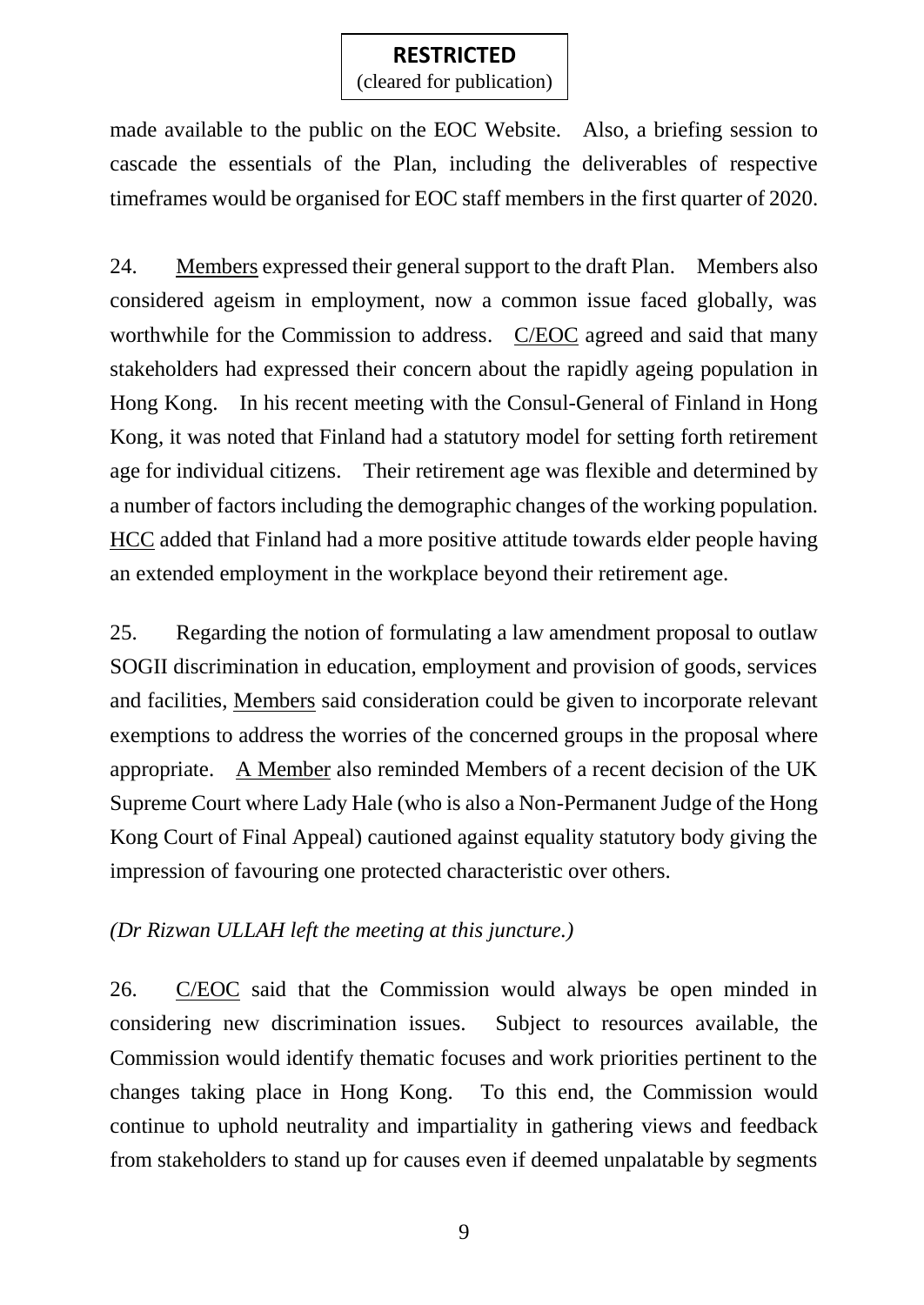#### **RESTRICTED** (cleared for publication)

of society.

27. Members approved EOC Paper No. 15/2019.

*(SCCM3 and SHRDP left, LC4 joined the meeting at this juncture.)*

### **Planned Work of the EOC to advance LGBT Equality**

(EOC Paper No. 19/2019; Agenda Item No. 5)

28. LC4 briefed Members on the salient points in relation to the planned work of the EOC to advance equality for Lesbian Gay Bisexual and Transgender (LGBT) people in Hong Kong as contained in EOC Paper No. 19/2019.

29. Members were given a brief recap on the range of work the EOC had done over the past six years to foster a safe environment free from discrimination and advance equality for the LGBT people. This included three main areas: (a) research and advocacy on introducing anti-discrimination legislation covering sexual orientation, gender identity and intersex status published in January 2016; (b) reviewing and making recommendations relating to marital status and family status discrimination as part of the Discrimination Law Review of existing antidiscrimination laws published in March 2016; and (c) submissions to the Government and in response to their public consultation on introducing gender recognition legislation for transgender people, submitted in January 2018. The Government had yet to agree: (a) to take forward the recommendations to consult on introducing LGBTI related anti-discrimination laws; (b) on reforming the marital status and family status anti-discrimination legislation laws; and (c) on introducing Gender Recognition legislation for transgender people to provide relevant rights associated with legally changing their gender.

30. Against this background, the EOC would prioritize the first issue of developing draft anti-discrimination legislation provisions to cover sexual orientation, gender identity discrimination (and possibly intersex status in light of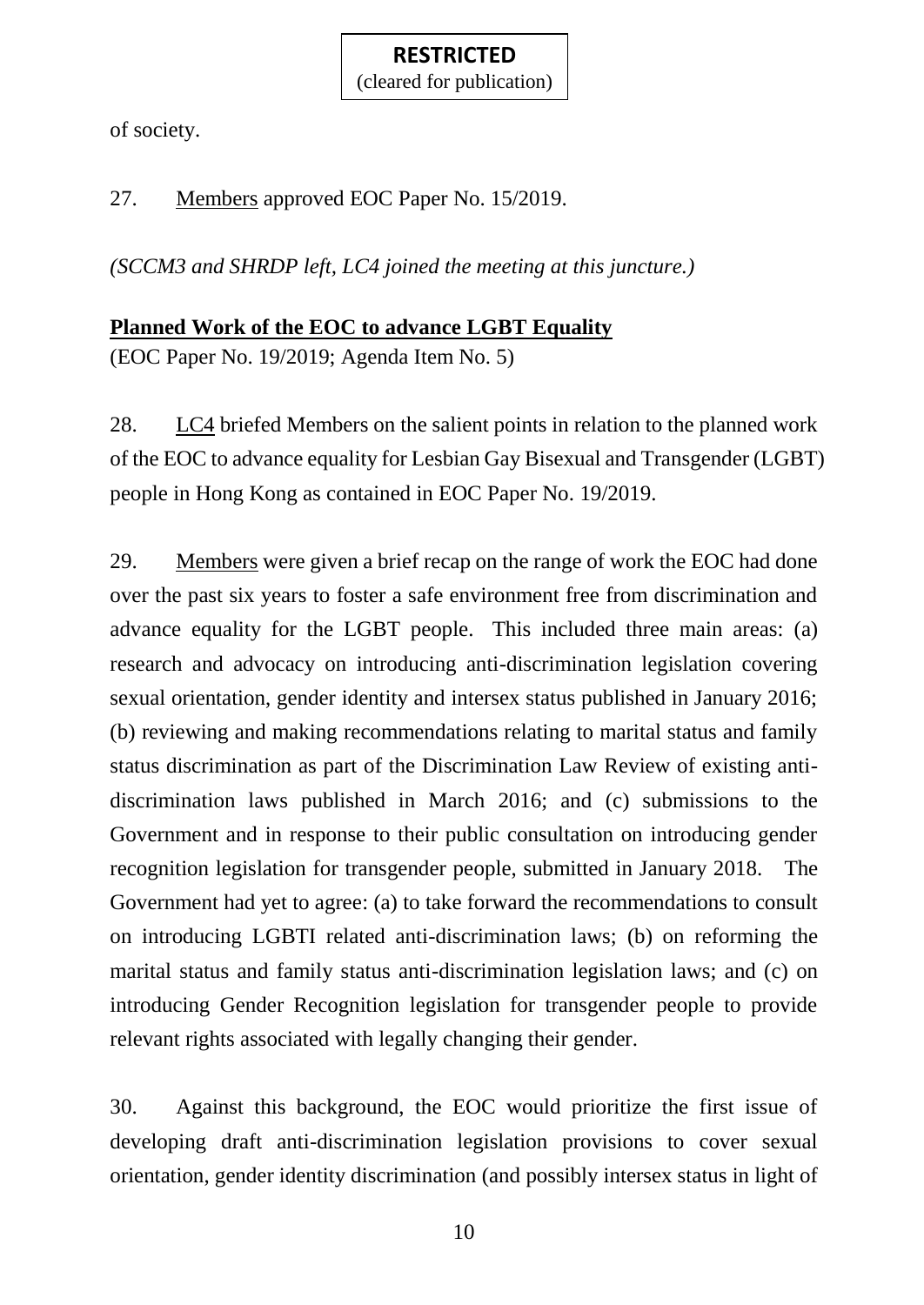(cleared for publication)

the 2016 EOC research recommendations) in key domains of public life where the existing anti-discrimination Ordinances operated, such as employment, provision of goods facilities and services and education. Members noted that the planned process would involve internal drafting of provisions; consultation with internal and external stakeholders; revision of the draft provisions in accordance with comments from stakeholders; and submission to the Government for consideration. The timeframe of the planned work was approximately 12 to 18 months.

31. Members considered other measures that could readily advance transgender people's rights, such as building more unisex toilets and protection of their privacy and personal data. On building more unisex toilets in publicly accessible premises, LC4 recalled that the Government had agreed to increase the number of unisex toilets several years before. Ag COO supplemented that the agreement had been obtained followed by the then Chairperson's letters on this subject issued to the Government's bureaux, departments and public organisations including the Food and Health Bureau and the Hospital Authority in 2015. He explained, pursuant to the Universal Accessibility - Best Practices and Guidelines, accessible toilets were designed not only for wheelchair users, but also for those in need including LGBTI people. In this light, the Commission had recommended to place a logo to clarify accessible toilets' multi-purpose and gender-neutral features, but persons with disabilities (PWDs) strongly opposed the recommendation. A Member commented that the EOC should consider instating all toilets inside the office premises to gender-neutral ones to spearhead the change. With a view to building a more inclusive community for people with different needs, Members said and C/EOC agreed that this issue should be raised again, together with the desirability of building accessible toilets within near distance.

32. In response to Members' questions about recent court decisions, LC4 explained that the recent court cases in Hong Kong were about relationship rights linked to couples living in Hong Kong, albeit entered into same sex marriages or civil partnerships overseas. This was an issue of discrimination faced by same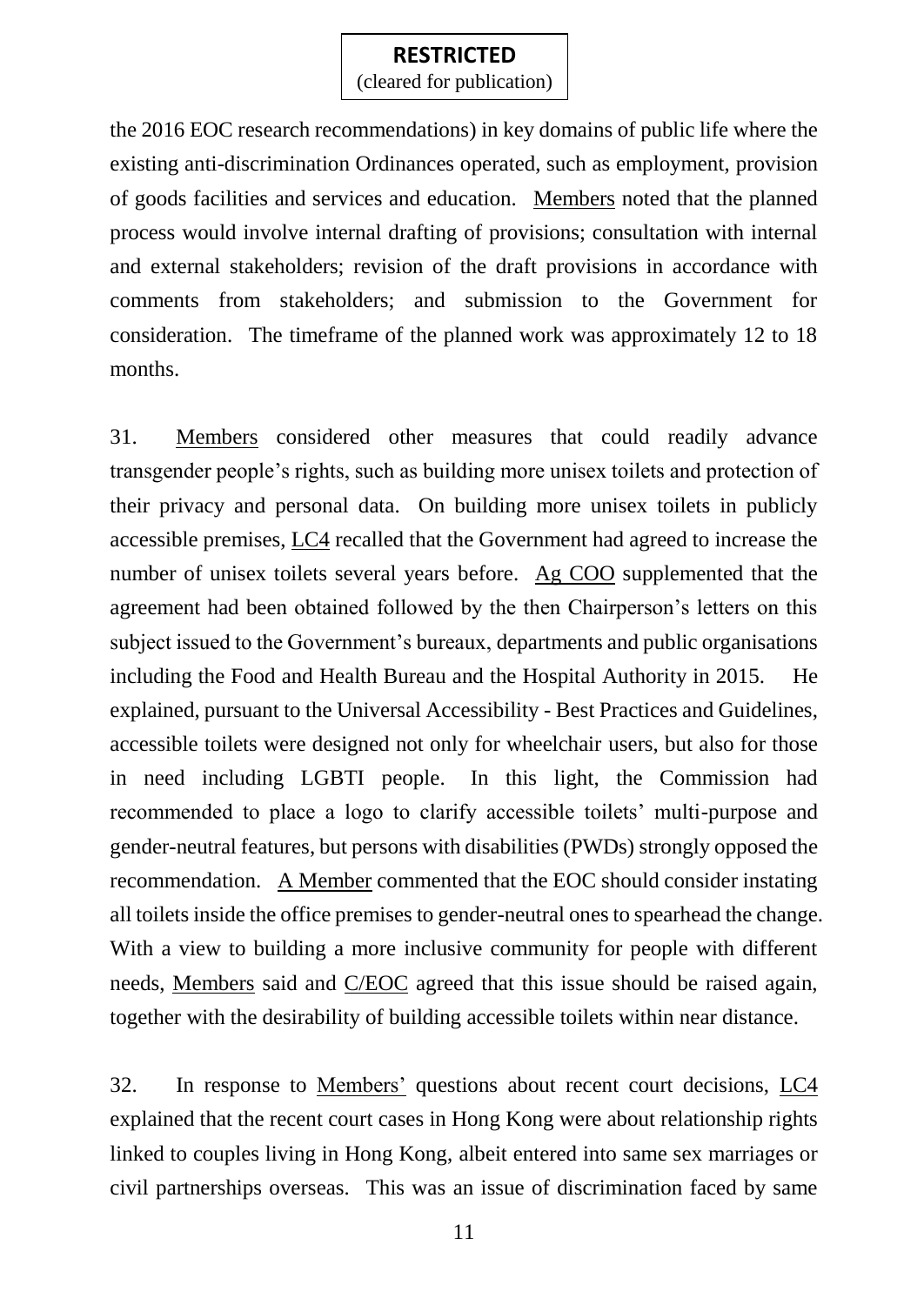(cleared for publication)

sex couples, and linked to the EOC's submissions to the Government relating to marital and family status discrimination as part of the Discrimination Law Review. The work under planning would be on the distinct issue of introducing anti-discrimination laws covering LGBTI groups, which related to the previous research published by the EOC in January 2016.

33. C/EOC said that developing draft legislation to protect basic rights was a proactive approach to extend protection from discrimination for people identified by their sexual orientation or gender identity. The Commission was hopeful that the Government would consider taking forward the suggested draft legislation.

### *(Ms Anna THOMPSON left the meeting at this juncture.)*

34. Members commented that the Commission could explore suggesting legislative amendments under the existing ordinances to include transgender people as one of the protected characteristics in the Sex Discrimination Ordinance. Members also referred to the importance of taking into account the diverse interest of different concerned groups. Notwithstanding the pursuit of advancing equality for LGBT people, the Commission should at the same time consider formulating strategies to follow up on the other remaining recommendations of the DLR submissions.

#### *(Dr Sigmund LEUNG and Ms Shirley LOO left the meeting at this juncture.)*

35. Taking this opportunity, C/EOC invited LC4 to give a brief progress to Members on the Discrimination Legislation (Miscellaneous Amendments) Bill 2018. In its 5th Meeting held in December 2019, the Committee generally agreed to put forth the draft amendments provided by the Government. The draft amendments introduced an enhanced protection from sexual, disability and racial harassment in common workplaces to cover interns and volunteers. In addition, the Government indicated that protection from breastfeeding harassment would be introduced as a new Bill, and considered by a separate Bill Committee as soon as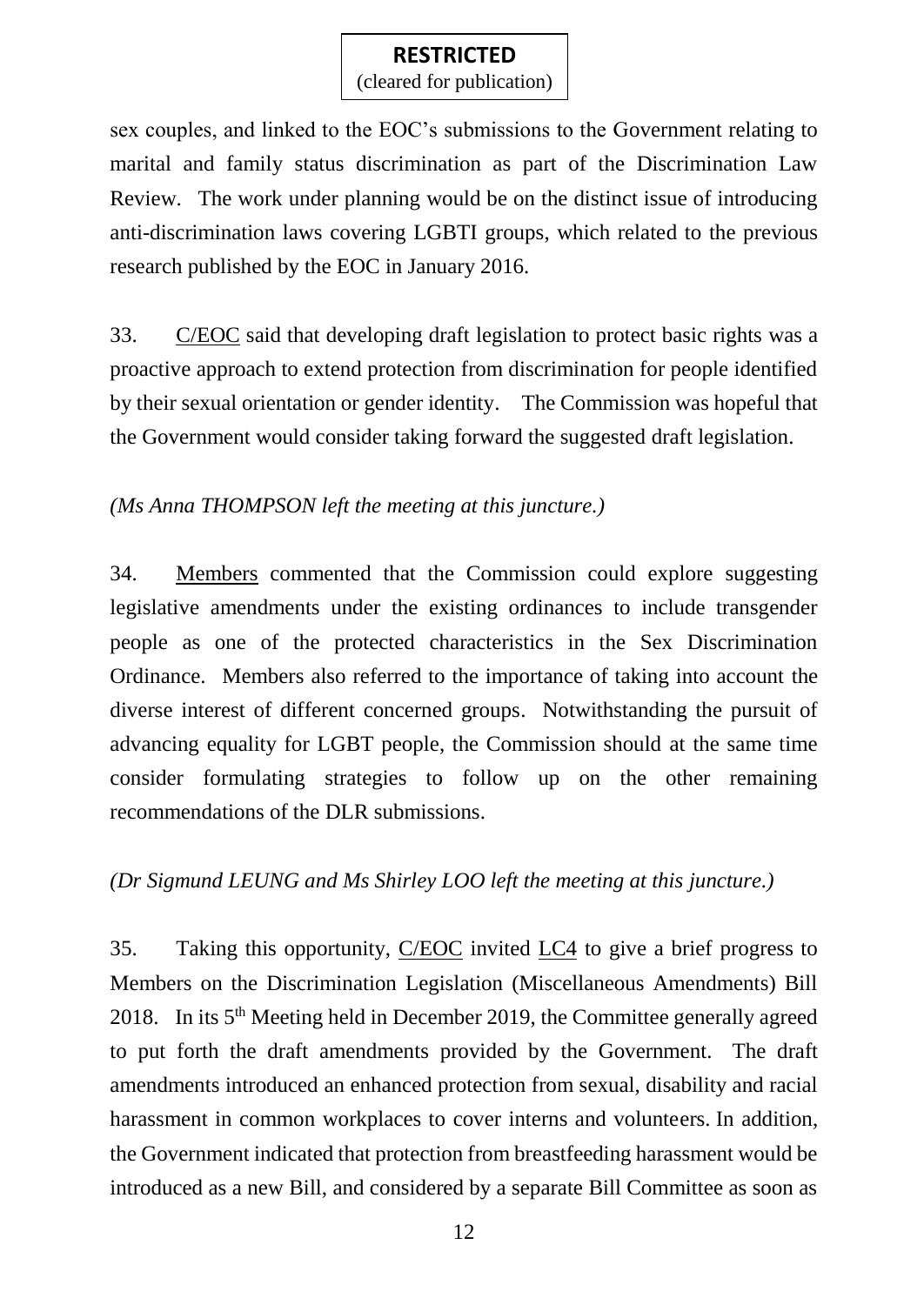(cleared for publication)

the current Bill was passed.

36. Members welcomed the progress on the legislation of the eight priority recommendations made in the DLR submissions. They expressed interest to have sight of the proposed draft provisions covering interns and volunteers in the Bill. LC4 undertook to provide Members with the finalized draft provisions once available.

37. Members noted EOC Paper No. 19/2019.

*(LC4 left the meeting at this juncture.)*

# **Reports of the Legal & Complaints Committee, Community Participation & Publicity Committee and Administration & Finance Committee**

(EOC Paper No. 16/2019; Agenda Item No. 6)

38. Members noted EOC Paper No. 16/2019.

## **Chairperson's Quarterly Report**

(EOC Paper No. 17/2019; Agenda Item No. 7)

39. Members noted EOC Paper No. 17/2019.

## **Tentative EOC Meeting Schedule for 2020**

(EOC Paper. 18/2019; Agenda Item No. 8)

40. Members noted the tentative meeting schedule for 2020 as contained in EOC Paper No. 18/2019.

## **VI. Any Other Business**

# **Provision of Sign Language Interpretation in EOC's Press Conferences**